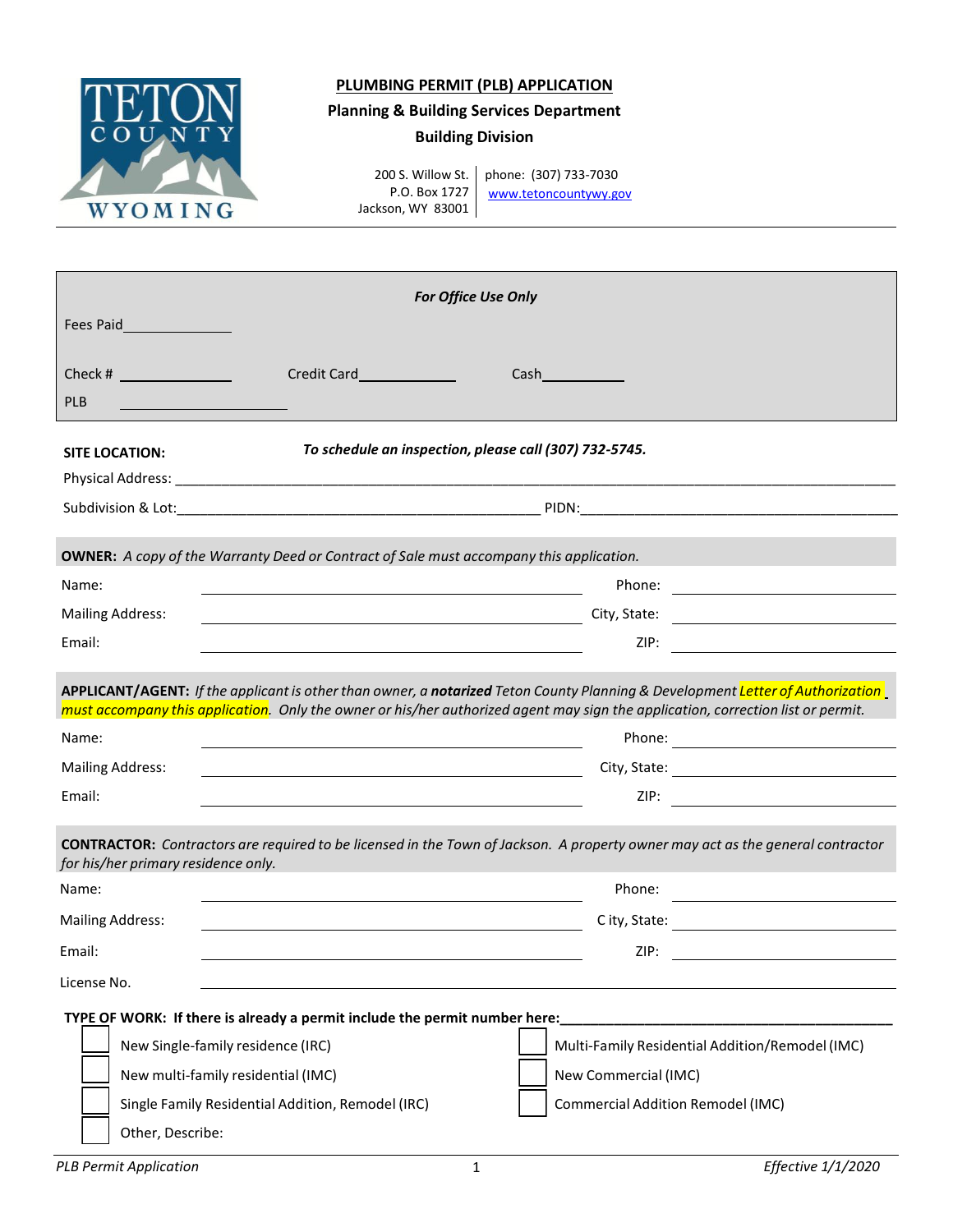NOTICE: This permit becomes null and void if work authorized by its issuance is not commenced within 180 days, or work *is suspended or abandoned for a period of 180 days at any time after work has commenced. .*  The granting of this permit does not give authority to violate or cancel the provisions of any state or local law regulating *construction or the performance thereof.*

I certify that I have read and examined this application and know the same to be true and correct. All provisions of the laws *and ordinances governing this work will be complied with whether specified herein or not*

 $\_$  ,  $\_$  ,  $\_$  ,  $\_$  ,  $\_$  ,  $\_$  ,  $\_$  ,  $\_$  ,  $\_$  ,  $\_$  ,  $\_$  ,  $\_$  ,  $\_$  ,  $\_$  ,  $\_$  ,  $\_$  ,  $\_$  ,  $\_$  ,  $\_$  ,  $\_$  ,  $\_$  ,  $\_$  ,  $\_$  ,  $\_$  ,  $\_$  ,  $\_$  ,  $\_$  ,  $\_$  ,  $\_$  ,  $\_$  ,  $\_$  ,  $\_$  ,  $\_$  ,  $\_$  ,  $\_$  ,  $\_$  ,  $\_$  , Signature of Contractor or Owner/Builder Date

\_\_\_\_\_\_\_\_\_\_\_\_\_\_\_\_\_\_\_\_\_\_\_\_\_\_\_\_\_\_\_\_\_\_\_\_\_\_\_\_\_\_\_\_\_\_\_\_\_\_\_\_\_\_\_\_\_\_\_\_\_\_\_\_\_\_\_\_\_\_\_\_\_\_\_\_\_\_\_\_\_\_\_\_\_\_\_\_\_\_\_\_\_\_\_\_\_\_\_\_\_\_\_ Print Name Title **The Community of the Community Community** Community Community Community Community Community Community Community Community Community Community Community Community Community Community Community Community Co

| For Office Use<br>Only |             |                           |              |  |  |  |
|------------------------|-------------|---------------------------|--------------|--|--|--|
|                        | <b>Date</b> | <b>Inspector Initials</b> | <b>Notes</b> |  |  |  |
| Rough-In               |             |                           |              |  |  |  |
| Final                  |             |                           |              |  |  |  |